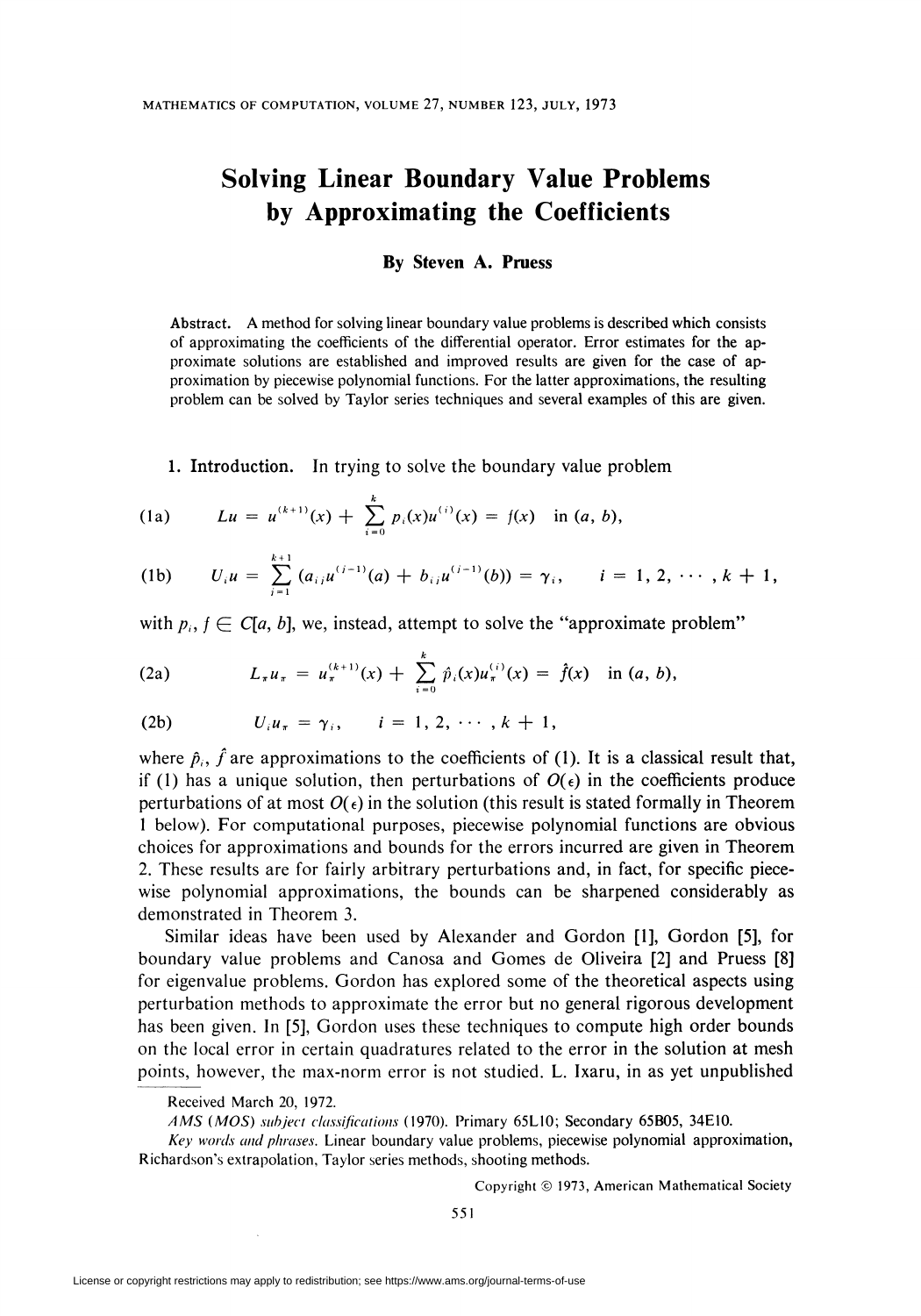papers, has also established some results for piecewise polynomial approximations but these appear to be no stronger than what is predicted by Theorem 1.

Computationally, the most relevant result of this paper is the following: Given a partition  $\pi = \{a = x_1 < x_2 < \cdots < x_{N+1} = b\}$ , if on each  $(x_n, x_{n+1})$  the coefficients of (1) are interpolated at the roots of the  $(m + 1)$ st degree Legendre polynomial transformed to  $(x_n, x_{n+1})$ , then  $|u(x_n) - u_\tau(x_n)| = O(|\tau|^{2m+2})$  and  $\|u - u_\tau\| = O(|\tau|^s)$ where  $s = \min(2m + 2, m + k + 2)$ . Here and in what follows,  $|\pi| = \max(x_{n+1} - x_n)$ , m is the degree of the piecewise polynomial functions and  $||\cdot||$  is the sup-norm. The paper concludes with a discussion of the numerical algorithm as well as several examples.

2. Error Bounds. For the remainder of the paper, we assume that (1) has a unique solution  $u(x)$  in  $C^{k+1}[a, b]$ . The notation  $D^{k}[a, b]$  is used for the space of  $k$ -times piecewise continuously differentiable functions with the understanding that, for any  $f \in D[a, b]$ ,

(3) 
$$
f(x) = \frac{1}{2}(f(x^+) + f(x^-)).
$$

For  $\hat{p}_i \in D[a, b], i = 0, 1, \dots, k, \hat{j} \in D[a, b],$  we are concerned with existence, uniqueness and error bounds for solutions to (2). Theorem 1 is found in various forms in the literature (see, for example, Nécas [7, Chapter 3]) but is presented here in some detail in order to yield the higher order results to follow.

THEOREM 1. If  $\hat{p}_i \in D[a, b]$ ,  $i = 0, 1, \cdots, k$ ,  $\hat{f} \in D[a, b]$  and  $\|p_i - \hat{p}_i\| \leq \epsilon$ ,  $\forall i, ||f - \hat{f}|| \leq \epsilon$  for some constant  $\epsilon$ , then, for  $\epsilon$  sufficiently small, there exists a unique  $u_{\tau} \in C^{k}[a, b] \cap D^{k+1}[a, b]$  satisfying (2) and  $||u^{(i)} - u_{\tau}^{(i)}|| = O(\epsilon), j = 0, 1, \cdots, k.$ 

*Proof.* Since  $Lu = f$  is assumed to have a unique solution, there is a Green's function  $G(x, t)$  for L corresponding to homogeneous boundary conditions; the properties of G are detailed in Cole [3, Chapter 6]. Set  $X = \{v \in C^k[a, b]/\|v - u\|_k\}$  $\leq 1$  where  $||v||_k = \sum_{i=0}^k ||v^{(i)}||$ . If z satisfies  $Lz = 0, U_iz = \gamma_i, i = 1, 2, \cdots, k + 1$ , then, for  $v \in X$ , define

$$
(Tv)(x) = z(x) + \int_a^b G(x, t)[(L - L_x)v + \hat{f}] dt.
$$

Since  $Lu = f$ , this can be rewritten as

$$
(Tv)(x) = u(x) + \int_a^b G(x, t)[(L - L_{\tau})v + \hat{f} - f] dt.
$$

From the assumptions concerning the coefficient functions, it is easily verified that, for  $\epsilon$  sufficiently small, T is a contraction on X and thus has a unique fixed point, say  $u_{\pi}(x)$ . It then follows from the properties of the Green's function that  $u_{\pi} \in$  $D^{k+1}[a, b]$  satisfies (2) and

(4) 
$$
(u^{(i)} - u^{(i)}_{\pi})(x) = \int_a^b \frac{\partial^i G}{\partial x^i} (x, t) [(L_{\pi} - L)u_{\pi} + f - \hat{f}] dt.
$$

3. Results from Approximation Theory. For computational purposes, piecewise polynomial functions are a natural choice for the coefficients of the approximate problem. For specific choices of piecewise polynomial approximations, the bounds of Theorem 1 can be improved.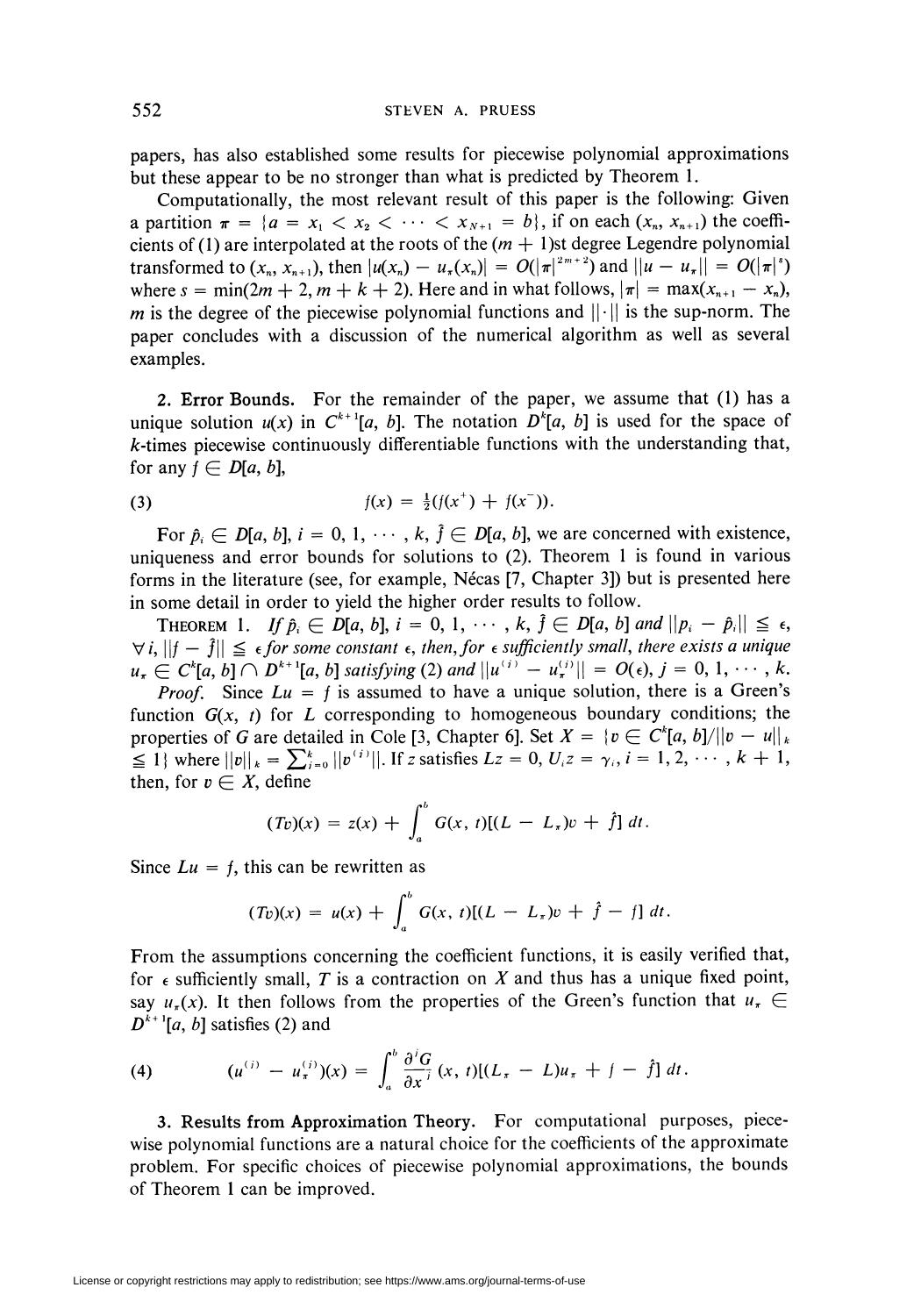The approximations considered are characterized in terms of linear projectors, i.e., linear idempotent maps, whose range is  $P<sub>m</sub>$ , the space of polynomials of degree at most m. By II is meant the set of partitions of the form  $\pi = \{a = x_1 < x_2 < \cdots \leq x_n\}$  $x_{N+1} = b$ ; for  $\pi \in \Pi$ ,  $|\pi| = \max_{n} (x_{n+1} - x_n)$ .

Given a function  $g \in C^{m+1}[a, b]$ , a piecewise polynomial approximation  $\hat{g}$  to g is generated by the scheme:

for some continuous linear projector Q from  $C[-1, 1]$  onto  $P_m$ , given

(5)  $\pi \in \Pi$  on each  $(x_n, x_{n+1})$ , let  $\hat{g}(x) = \mathbb{Q}[g(x(t))]$  for  $t \in (-1, 1)$  where  $x(t) = \frac{1}{2}(x_{n+1} - x_n)(t+1) + x_n$ ;  $\hat{g}^{(i)}(a) = g^{(i)}(a), g^{(i)}(b) = \hat{g}^{(i)}(b)$ ,  $j = 0, 1, \dots, m$ , and convention (3) is observed at interior mesh points.

Note that many piecewise polynomial approximations do not fit this context, e.g., higher order splines, because of the global continuity condition. For these approximations, Theorem 1 is applicable but succeeding results are not.

LEMMA 1. If  $g \in C^{m+1}[a, b]$  and  $\hat{g}$  is given by (5), then there is a constant K such that, for each  $\pi \in \Pi$ ,

$$
||g^{(i)} - \hat{g}^{(i)}|| \leq K_1 |\pi|^{m-i+1}, \quad j = 0, 1, \cdots, m.
$$

Proof. See [8].

If  $Q$  is chosen so that certain moments are integrated exactly for polynomials, then the error bounds are sharpened. The following result is needed for this.

LEMMA 2. If, for some integer  $M \ge m + 2$ ,  $g \in C^M[a, b]$ ,  $\hat{g}$  is given by (5) and, for the projector Q, there is a constant  $K_2$  such that, for  $G \in C^M[-1, 1]$ ,

$$
\left|\int_{-1}^1 t^i (1-\,Q)G \, dt \right| \leq K_2 \, \left| |G^{(M-i)}| \right|, \qquad i = 0, 1, \, \cdots, \, M - m - 2,
$$

then, for  $\pi \in \Pi$ ,  $x_n \in \pi$  and  $v \in C^{M-m-1}(x_n, x_{n+1})$  with bounded derivatives up to order  $M - m - 1$ ,

$$
(6) \qquad \left|\int_{x_n}^{x_{n+1}} (g - \hat{g}) v \ dx\right| \leq K \bigg\{ (x_{n+1} - x_n) \sum_{i=0}^{M-m-1} [||v^{(i)}|| \cdot ||g^{(M-i)}||/i!] \bigg\} |\pi|^{M}
$$

where  $K = \max\{K_1, K_2\}$ ,  $K_1$  as in Lemma 1.

*Proof.* Expand v in a Taylor series about  $z_n = \frac{1}{2}(x_n + x_{n+1})$ , then for some  $\xi_x \in (x_n, x_{n+1}),$ 

$$
\int_{x_n}^{x_{n+1}} (g - \hat{g}) v \ dx = \sum_{i=0}^{M-m-2} v^{(i)}(z_n) \int_{x_n}^{x_{n+1}} (x - z_n)^i (g - \hat{g})(x) \ dx/i!
$$
  
+ 
$$
\int_{x_n}^{x_{n+1}} (x - z_n)^{M-m-1} (g - \hat{g})(x) v^{(M-m-1)}(\xi_x) \ dx/(M-m-1)!
$$

Set  $G(t) = g(x(t))$ ,  $\hat{G}(t) = \hat{g}(x(t))$  where  $x(t) = \frac{1}{2}(x_{n+1} - x_n)(t+1) + x_n$  so that

$$
\left| \int_{x_n}^{x_{n+1}} (x - z_n)^i (g - \hat{g}) dx \right| = (x_{n+1} - x_n)^{i+1} \left| \int_{-1}^1 t^i (1 - Q) G dt \right| / 2^{i+1}
$$
  
\n
$$
\leq (x_{n+1} - x_n)^{i+1} K_2 ||G^{(M-i)}||/2^{i+1}
$$
  
\n
$$
\leq K_2 (x_{n+1} - x_n)^{M+1} ||g^{(M-i)}||/2^{M+1}.
$$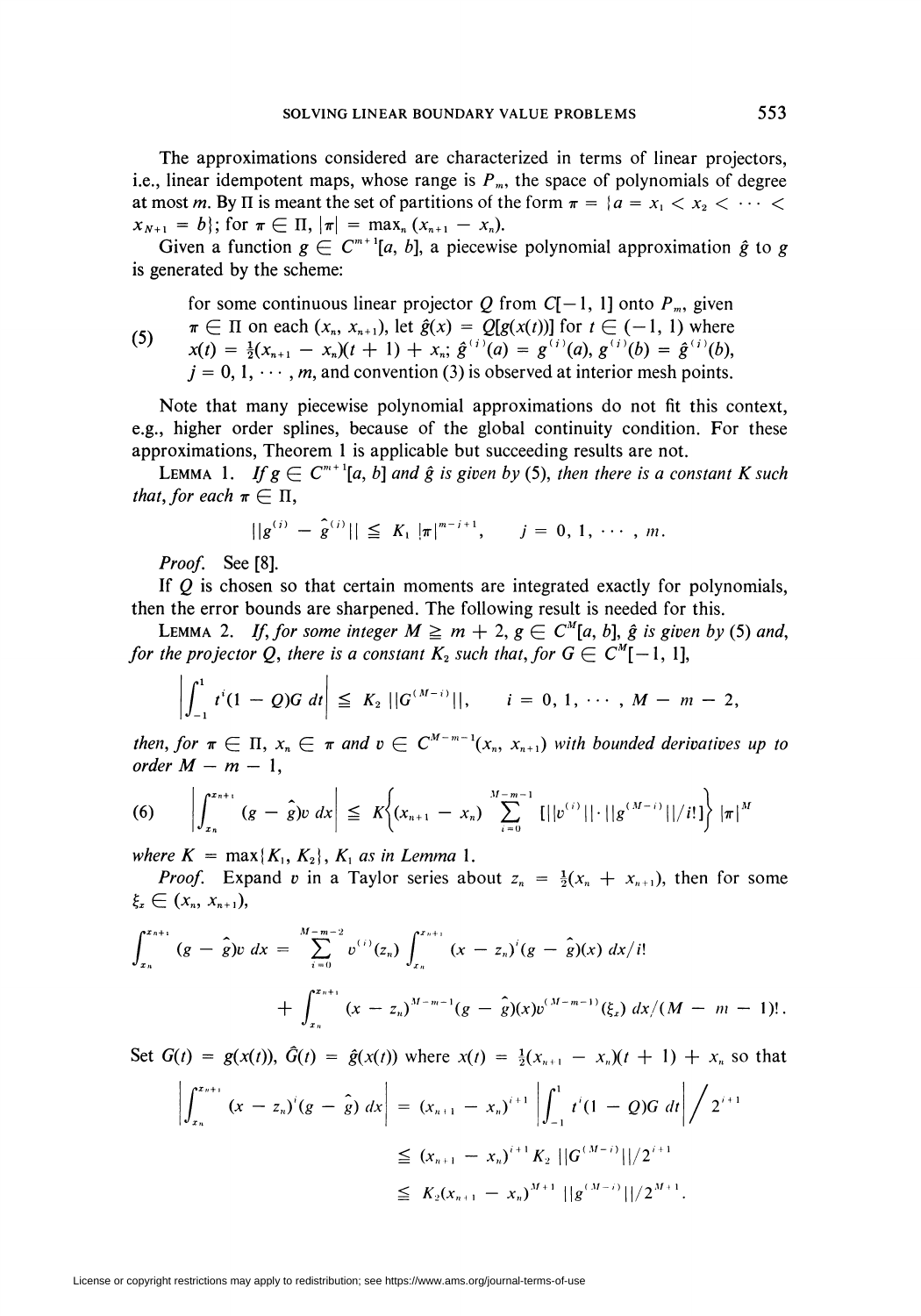The remaining integral is bounded by

$$
K_1(x_{n+1} - x_n)^{M-m} |\pi|^{m+1} ||g^{(m+1)}|| \cdot ||v^{(M-m-1)}|| / 2^{M-n}
$$

as a consequence of Lemma 1. Q.E.D.

The restriction on  $Q$  is equivalent to

$$
\int_{-1}^{1} t^{i} (1 - Q) p \, dt = 0 \quad \forall p \in P_{M-i-1}, i = 0, 1, \cdots, M - m - 2,
$$

and the largest M, for which such a Q (with range  $P_m$ ) exists, is  $M = 2m + 2$ . Thus, for piecewise polynomial approximations generated as in (5),  $M = 2m + 2$  is the highest attainable exponent in (6).

4. Applications and Examples. The above lemmas suffice to yield error bounds for the solutions of (2) when the coefficients have been approximated by piecewise polynomial functions generated as in (5). The first result is a simple consequence of Theorem 1.

THEOREM 2. If  $p_i \in C^{m+1}[a, b]$ ,  $i = 0, \cdots, k, j \in C^{m+1}[a, b]$  and  $\hat{p}_i$ ,  $\hat{j}$  are generated from  $p_i$ , f, respectively, as in (5), then, for each  $\pi \in \Pi$  as  $|\pi| \to 0$ ,

(7) 
$$
||u^{(i)} - u^{(i)}_{\pi}|| = O(|\pi|^{m+1}), \qquad j = 0, 1, \cdots, k,
$$

(8) 
$$
||u^{(k+j)} - u^{(k+j)}_{\pi}|| = O(|\pi|^{m+2-j}), \quad j = 1, 2, \cdots, m+1.
$$

A more significant result is obtained by imposing the restrictions of Lemma 2 on  $Q$ .

THEOREM 3. If, for some integer  $M \ge m + 2$ ,  $p_i \in C^r[a, b]$ ,  $i = 0, 1, \cdots, k$ ,  $f \in C^r[a, b], r \geq \max(M, k + 1), \hat{p}_i, \hat{f}$  are generated as in (5) and, for the projector Q, there exists a constant K such that, for  $G \in C^{M}[-1, 1]$ ,

$$
\left|\int_{-1}^1 t^i (1-\mathcal{Q})G \ dt\right| \leq K \ ||G^{(M-i)}||, \qquad i=0, 1, \cdots, M-m-2,
$$

then, for  $\pi \in \Pi$ ,  $|\pi|$  sufficiently small, there exists a constant C independent of  $\pi$  such that

(9) 
$$
|u^{(i)}(x) - u^{(i)}_{\pi}(x)| \leq C |\pi|^{M}, \quad x \in \pi,
$$

(10) 
$$
|u^{(i)}(x) - u^{(i)}(x)| \leq C |\pi|^s, \qquad x \notin \pi,
$$

where  $s = \min(M, m + k + 2 - j)$  and  $j = 0, 1, \dots, k$ .

*Proof.* If  $p_i \in C'[a, b]$ , then the coefficients of the adjoint operator are in  $C^{-k}[a, b]$ , so  $G(x, t)$  has continuous derivatives with respect to t of order  $r-1$ on [a, x) and  $(x, b]$  for each x, and continuous derivatives with respect to x of order  $r + k - 1$  on [a, t) and (t, b] for each t. For  $x \in \pi$ , say  $x = x_i$ , (4) implies

$$
u^{(i)}(x_i) - u^{(i)}_{\pi}(x_i) = \left(\int_a^{x_i} + \int_{x_i}^b\right) dt \left\{\frac{\partial^i G}{\partial x^i} \left[(L_{\pi} - L)u_{\pi} + f - \hat{f}\right]\right\}.
$$

The integrand is comprised of sums of the form  $(p_i - \hat{p}_i)v$  or  $(f - \hat{f})v$  where  $v \in$  $C^{m+1}(x_n, x_{n+1}) \nabla n$  and v and its derivatives can be bounded over [a, b], independently of  $\pi$ . Thus, application of Lemma 2 to each subinterval and summation over the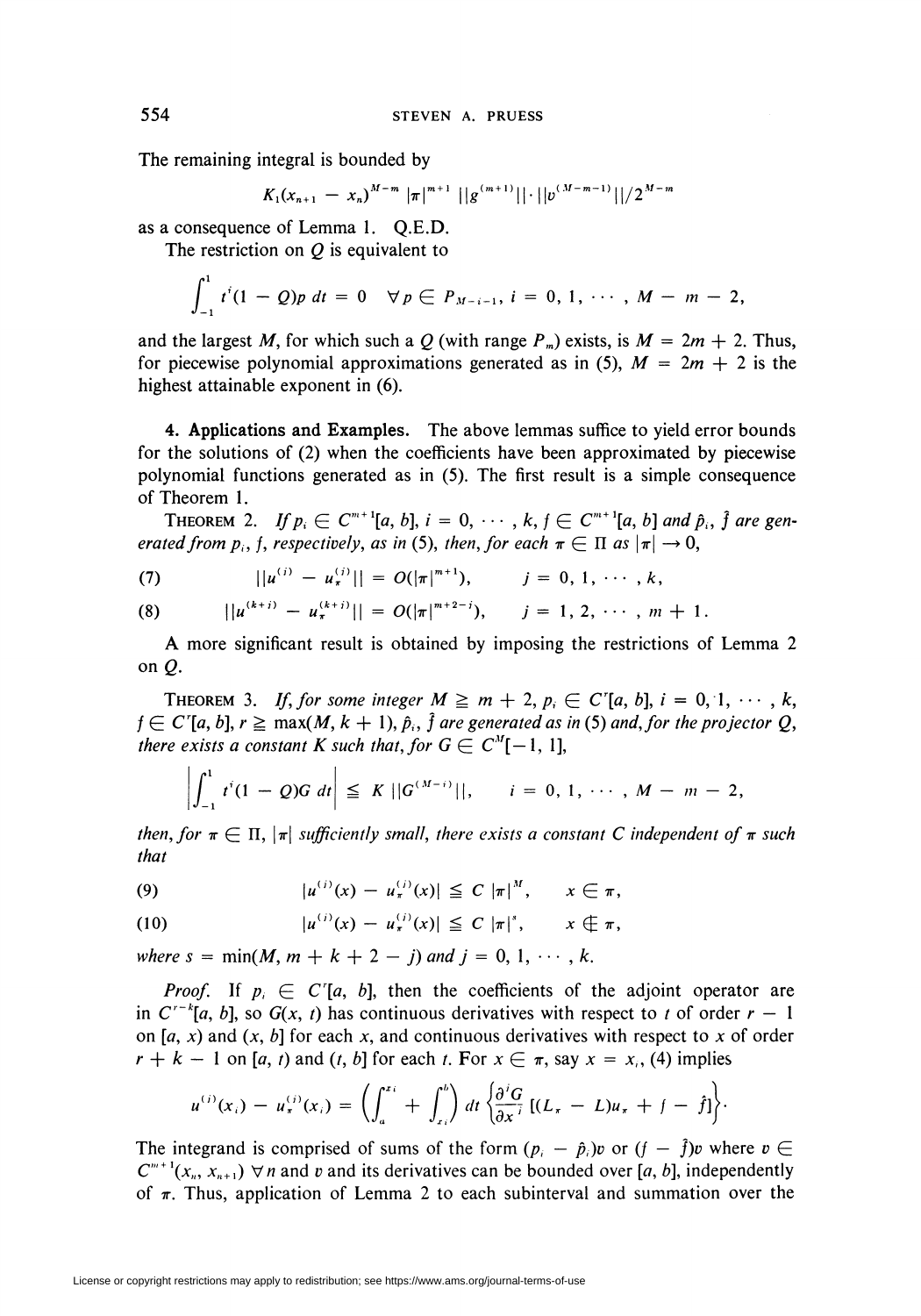subintervals yield (9). If  $x \notin \pi$ , say  $x \in (x_i, x_{i+1})$ , the integral can be written as  $\int_a^{x_i} + \int_{x_{i+1}}^{b} + \int_{x_i}^{x_{i+1}}$ : Again Lemma 2 insures that the first two integrals are  $O(|\pi|^M)$ . However, the integrand is not smooth enough in  $(x_i, x_{i+1})$  for Lemma 2 to be applicable to the remaining integral. Let  $G_{i\ell}$  denote  $\partial^{i\ell} G/\partial x^i \partial t^l$  and  $z_i = \frac{1}{2}(x_i + x_{i+1})$ .

$$
\int_{z_i}^{z_{i+1}} G_{i0}(x, t)(f - \hat{f}) dt = \sum_{l=0}^{k-1-j} G_{i1}(x, z_i)/l! \int_{z_i}^{z_{i+1}} (t - z_i)^l (f - \hat{f}) dt + \int_{z_i}^{z_{i+1}} (t - z_i)^{k-j} G_{i,k-j}(x, \xi_i)(f - \hat{f}) dt/(k - j)!.
$$

The last integral is  $O(|\pi|^{m+k+2-j})$  from Lemma 1; the others are  $O(|\pi|^{M+1})$  by Lemmas 1 and 2. The remaining terms of the error have the same form and are treated similarly.

COROLLARY 1. If  $M = 2m + 2$ , then

(11) 
$$
|u^{(i)}(x) - u^{(i)}_{\pi}(x)| \leq C |\pi|^{2m+2}, \qquad x \in \pi,
$$

(12) 
$$
|u^{(i)}(x) - u^{(i)}_{\pi}(x)| \leq C |\pi|^{s}, \qquad x \notin \pi,
$$

where  $s = \min(2m + 2, m + k + 2 - j)$ .

COROLLARY 2. If for a  $(k + 1)$ st order differential equation  $p_i$ ,  $f \in C^{2k+2}[a, b]$ ,  $M = 2k + 2$ ,  $m = k$ , i.e., we approximate by piecewise kth degree polynomials, then, as  $|\pi| \to 0$ ,

$$
||u^{(i)} - u^{(i)}_{\pi}|| = O(|\pi|^{2k+2-j}), \quad j = 0, 1, \cdots, k.
$$

Note that in Corollary 2 the coefficient functions have been perturbed by  $O(\epsilon)$ ,  $\epsilon = |\pi|^{k+1}$ , yet the solution is only perturbed by  $O(\epsilon^2)$ . As discussed above, for ran  $Q = P_m$ , the largest M for which the restriction on Q in Theorem 3 is satisfied is  $M = 2m + 2$ . Thus, for such approximations, (11)–(12) give best possible error bounds.

There are many examples of projectors for which Theorem 2 is applicable and several which satisfy the additional restriction of Theorem 3. Proofs of the following results and further examples are found in [8].

*Example 1.* Let Q be the map which takes  $G \in C[-1, 1]$  into the mth degree polynomial which interpolates G on some arbitrary set  $\{t_i\}_{i=1}^{m+1}$  in  $[-1, 1]$ , then Theorem 2 applies.

*Example 2.* If  $Q$  is chosen as in Example 1 with the restriction that the interpolating points are the roots of the  $(m + 1)$ st degree Legendre polynomial, then Q satisfies the hypotheses of Theorem 3 with  $M = 2m + 2$ .

*Example* 3. If Q is the map which takes  $G \in C[-1, 1]$  into its mth degree polynomial best approximation in the least squares sense, then Theorem 3 applies with  $M = 2m + 2$ .

5. Richardson's Extrapolation. If Q preserves evenness and oddness, then, for partitions consisting of equally spaced points, the error at mesh points can be expressed as a power series in  $h^2$ : Thus, Richardson's extrapolation can be used to advantage. The representation of the error (4) has the disadvantage that it contains  $u_{\tau}$  on the right-hand side. This posed no difficulty in Theorem 3 since  $u_{\pi}$  and its derivatives could be bounded independently of  $\pi$ . To analyze the error more closely, however, requires a different characterization of the error in which the only dependence on  $\pi$ occurs in the coefficient functions.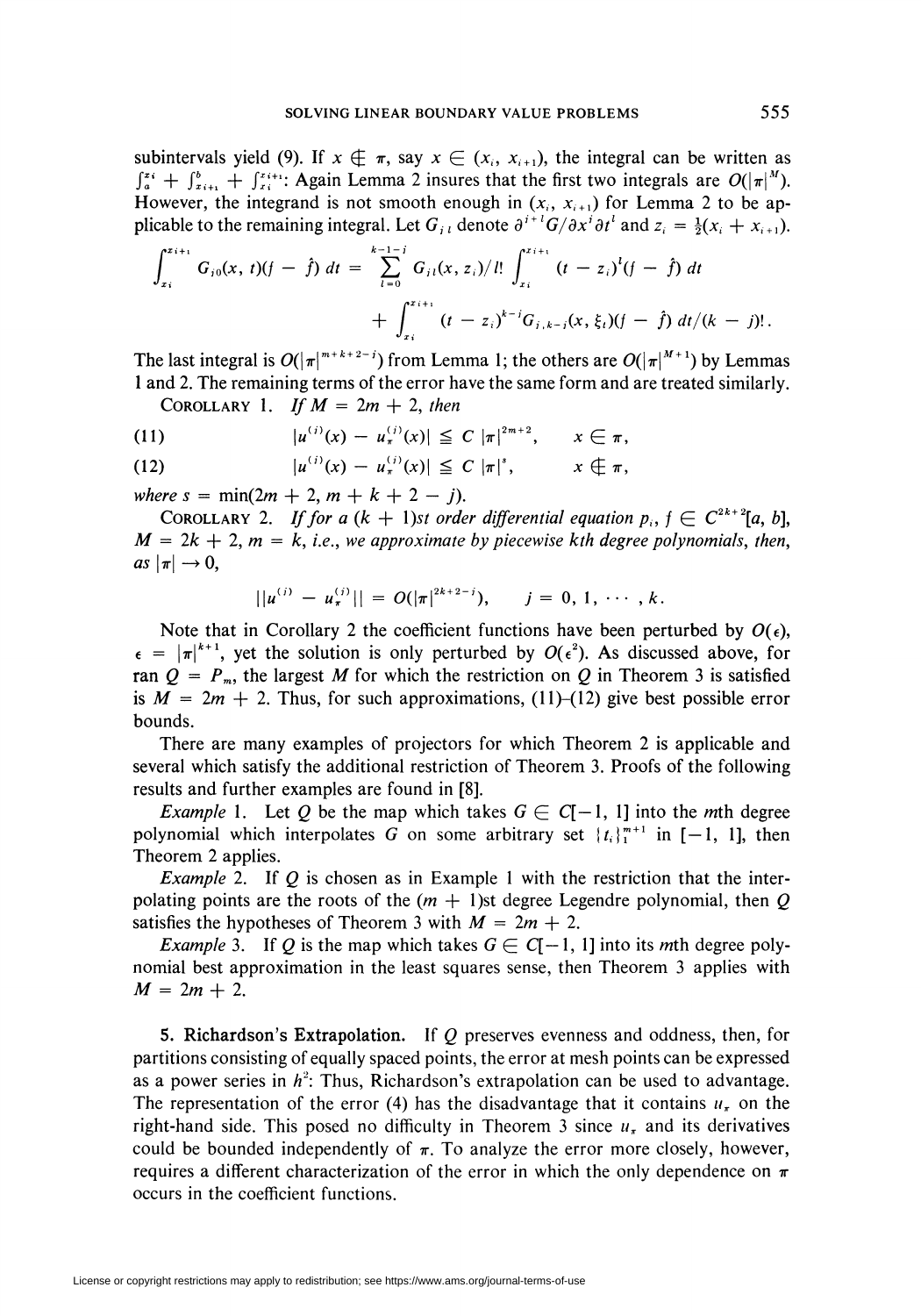Define  $g_x(x) = \int_a^b G(x, t)(f - \hat{f}) dt$  where  $G(x, t)$  is as in Theorem 1. Furthermore, for  $v \in C^k[a, b]$ , set

$$
(I_{\tau}v)(x) = \int_a^b G(x,t)[L - L_{\tau}]v \ dt.
$$

Then, by a Neumann series argument, (4) implies

$$
u(x) - u_{\pi}(x) = g_{\pi}(x) + \sum_{i=0}^{r} I_{\pi}^{i}(g_{\pi} - u) - I_{\pi}^{r+1}u_{\pi}
$$

for any positive integer r. For the case of equally spaced points, we have  $x_n = a +$  $(n - 1)h, n = 1, 2, \dots, N + 1, h = (b - a)/N$ . Now,  $||I_x|| = O(h^{m+1})$  in the map norm subordinate to  $|| \cdot ||_k$ , so

(13) 
$$
u(x) - u_{\pi}(x) = g_{\pi}(x) + \sum_{i=0}^{r} I_{\pi}^{i}(g_{\pi} - u) + O(h^{r(m+1)})
$$

which is the desired expression for the error.

THEOREM 4. If  $p_i$ ,  $f \in C^{r+1}[a, b]$ ,  $r \geq m + 1$ , and QF is odd (even) when F is odd (even), then for each n there exist constants  $\alpha_i$  independent of h such that

(14) 
$$
u(x_n) - u_{\pi}(x_n) = \sum_{i=0}^r \alpha_i h^{2i} + O(h^{m+r+2}).
$$

*Proof.* From Cole [3, p. 165], the Green's operator  $\int_a^b df G(x, t)$  can be written as a sum of  $(k + 1)^2$  terms of the form  $v_1(x) \int_a^x dv_2(t)$  and  $v_3(x) \int_x^b dt v_4(t)$  where  $v_i \in C^{r+1}$ . Thus from (13), the desired formula (14) follows if it can be established that integrals of the form

$$
\int_a^x v(t)(f - \hat{f}) dt \quad \text{or} \quad \int_x^b v(t)(f - \hat{f}) dt, \qquad v \in C^{r+1},
$$

have error expansions like the right-hand side of (14) when  $x = x_n$ , a mesh point. With the notation of Lemma 2,

$$
\int_a^{x_n} (f - \hat{f}) v \ dx = \sum_{k=1}^{n-1} \left\{ \sum_{i=0}^r v^{(i)}(z_k) / i! (\frac{1}{2}h)^{i+1} \int_{-1}^1 t^i (1 - Q) F \ dt \right\} + O(h^{m+r+2}).
$$

Since  $F \in C^{r+1}[-1, 1]$ ,

$$
\int_{-1}^{1} t^{i} (1 - Q) F dt = \sum_{j=0}^{r} \left\{ F^{(j)}(0)/j! \int_{-1}^{1} t^{i} (1 - Q) t^{j} dt \right\}
$$
  
+ 
$$
\int_{-1}^{1} t^{r+1} (1 - Q) (F^{(r+1)}(\xi_{i}) t^{r+1}) dt / (r+1)!,
$$

so, with  $\beta_{ij} = \int_{-1}^{1} t^{i}(1 - Q)t^{i} dt/(2^{i+j+1}i!)$ , we have

(15) 
$$
\int_a^{x_n} (f - \hat{f}) v \ dx = \sum_{i=0}^r \sum_{j=0}^r \beta_{ij} h^{i+j} \left\{ h \sum_{k=1}^{n-1} v^{(i)}(z_k) f^{(i)}(z_k) \right\} + O(h^{m+r+2}).
$$

The term in braces is just the composite midpoint rule applied to  $\int_a^{x_n} v^{(i)}(x) f^{(i)}(x) dx$ which is known [4, p. 168] to have an error which is a power series in  $h^2$ . Finally, from the assumption on Q,  $\beta_{ij} = 0$  for  $i + j$  odd and thus only even powers of h occur in the low order part of (15).

License or copyright restrictions may apply to redistribution; see https://www.ams.org/journal-terms-of-use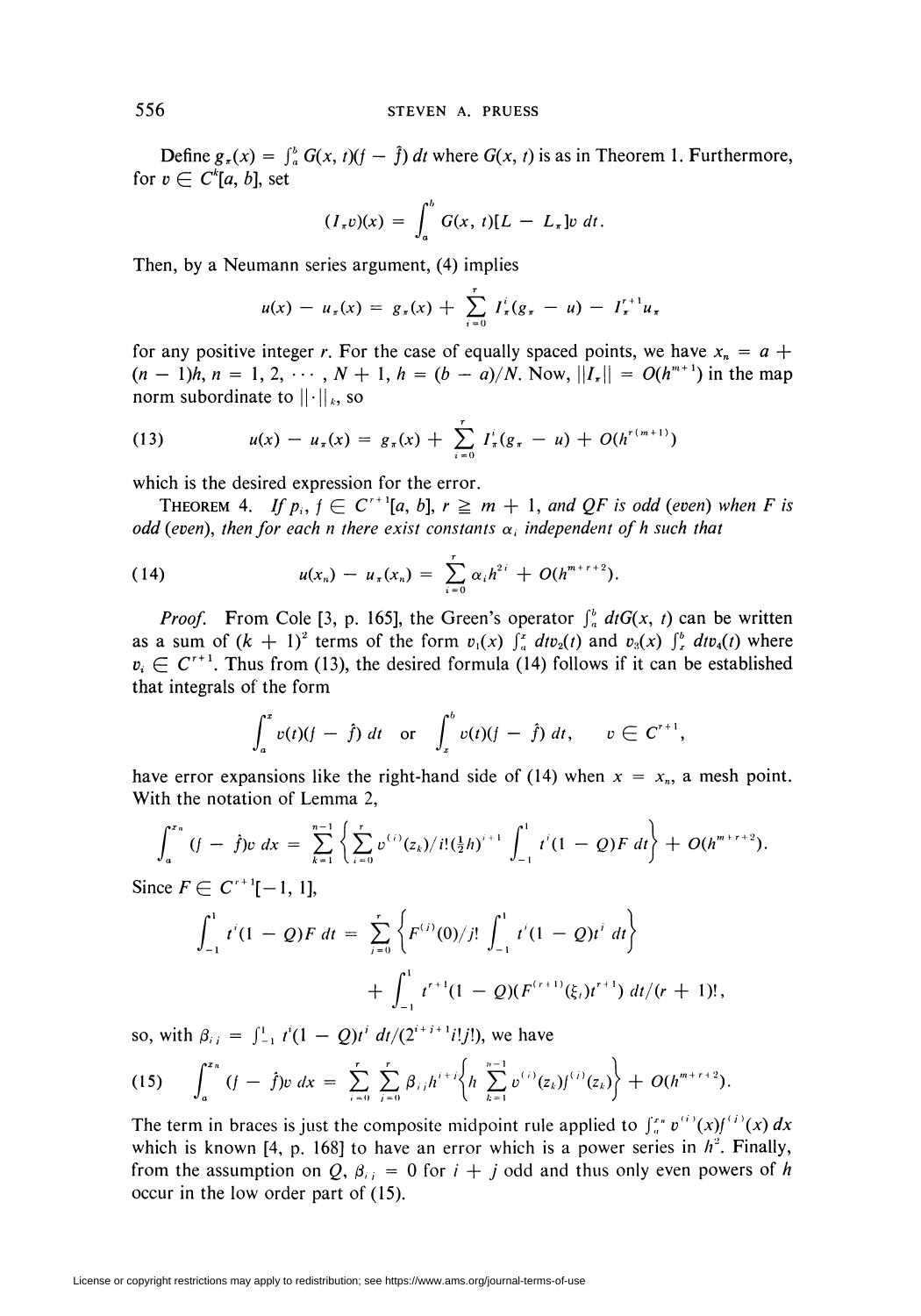In practice,  $Q$  is chosen to satisfy the restrictions of Theorem 3 as well, so that  $\alpha_0 = \alpha_1 = \cdots = \alpha_m = 0$ . Examples 2 and 3 in Section 4 satisfy both the restrictions of Theorem 3 and those of Theorem 4.

6. The Numerical Method. With the exception of a special algorithm for the case  $k = 1$  and  $m = 0$ , a shooting method is used to solve (2). The general scheme is described in Keller [6] and consists of computing a number of linearly independent solutions of (2a) with initial value conditions and then finding the appropriate linear combination which satisfies (2b). Thus, the problem is reduced to that of integrating a linear initial value problem where the coefficients are piecewise polynomial functions. This is easily done by Taylor series techniques as the required derivatives can be computed recursively from the differential equation. In particular, given initial values  $u_{\tau}^{(i)}(x)$ ,  $j = 0, 1, \cdots, k$ , from the differential equation

$$
u_{\pi}^{(k+j+1)} = \hat{f}^{(i)} - \sum_{i=0}^{k} \sum_{l=0}^{j} {j \choose l} \hat{p}_{i}^{(l)} u_{\pi}^{(i+j-l)}, \qquad j = 0, 1, \cdots.
$$

But on each  $(x_n, x_{n+1})$ , the coefficient functions are mth degree polynomials so all their derivatives of order  $m + 1$  or higher are identically zero. Thus, we have

(16) 
$$
u_{\pi}^{(k+j+1)} = \hat{f}^{(j)} - \sum_{i=0}^{k} \sum_{l=0}^{m} {j \choose l} \hat{p}_{i}^{(l)} u_{\pi}^{(i+j-l)}, \qquad j = 0, 1, \cdots.
$$

For  $m = 0, 1, 2$  these sums are not too complicated. If  $T_{v}(h)$  is the operator  $\sum_{i=0}^{p} (h^i/i!)d^i/dx^i$ , then since the coefficient functions are analytic in  $(x_n, x_{n+1})$ , for x, h such that x,  $x + h \in [x_n, x_{n+1}]$ , we have

$$
u_{\pi}(x+h) = T_p(h)u_{\pi}(x) + O(h^{p+1}).
$$

Moreover, the quantity  $(T_{p+1}(h) - T_p(h))u_r$  provides an approximation to the local error in computing  $u_r$  which can be used to monitor the accuracy and predict h for the next step. In most cases,  $\pi$  is fairly coarse so it is necessary to use a step size  $h < x_{n+1} - x_n$ . For the numerical data displayed below,  $p = 12$  is used so the local error in computing  $u_{\pi}$  is  $O(h^{13})$ .

The computation is more efficient if (16) is rewritten in terms of the scaled derivatives  $h^i u_\tau^{(i)}/j!$ . For example, when  $k = 1$  and  $m = 2$ , the formulas are

$$
V_{-2} = V_{-1} = 0,
$$
  
\n
$$
V_0 = u_{\pi}(x), \qquad V'_0 = u'_{\pi}(x),
$$

and, for  $j = 1, 2, \cdots, p$ ,

$$
V_i = h V'_{i-1}/j,
$$

$$
V'_{i} = h^{i} f^{(i-1)}/j! - \hat{p}_{1} V_{i}
$$

$$
= h\{(\hat{p}_0 + (j-1)\hat{p}'_1) V_{j-1} + h[(\hat{p}'_0 + (j-2)\hat{p}''_1/2) V_{j-2} + h\hat{p}''_0 V_{j-3}/2]\}/j.
$$

Then  $u_x(x + h) = \sum_{i=0}^p V_i$ ,  $u_x'(x + h) = \sum_{i=0}^p V_i'$  and  $V_{p+1} = hV'_p/(p+1)$  is an estimate of the local error in  $u<sub>\pi</sub>(x + h)$ .

7. Numerical Examples. All computations were done in double precision on the IBM 360 using N subintervals of equally spaced points.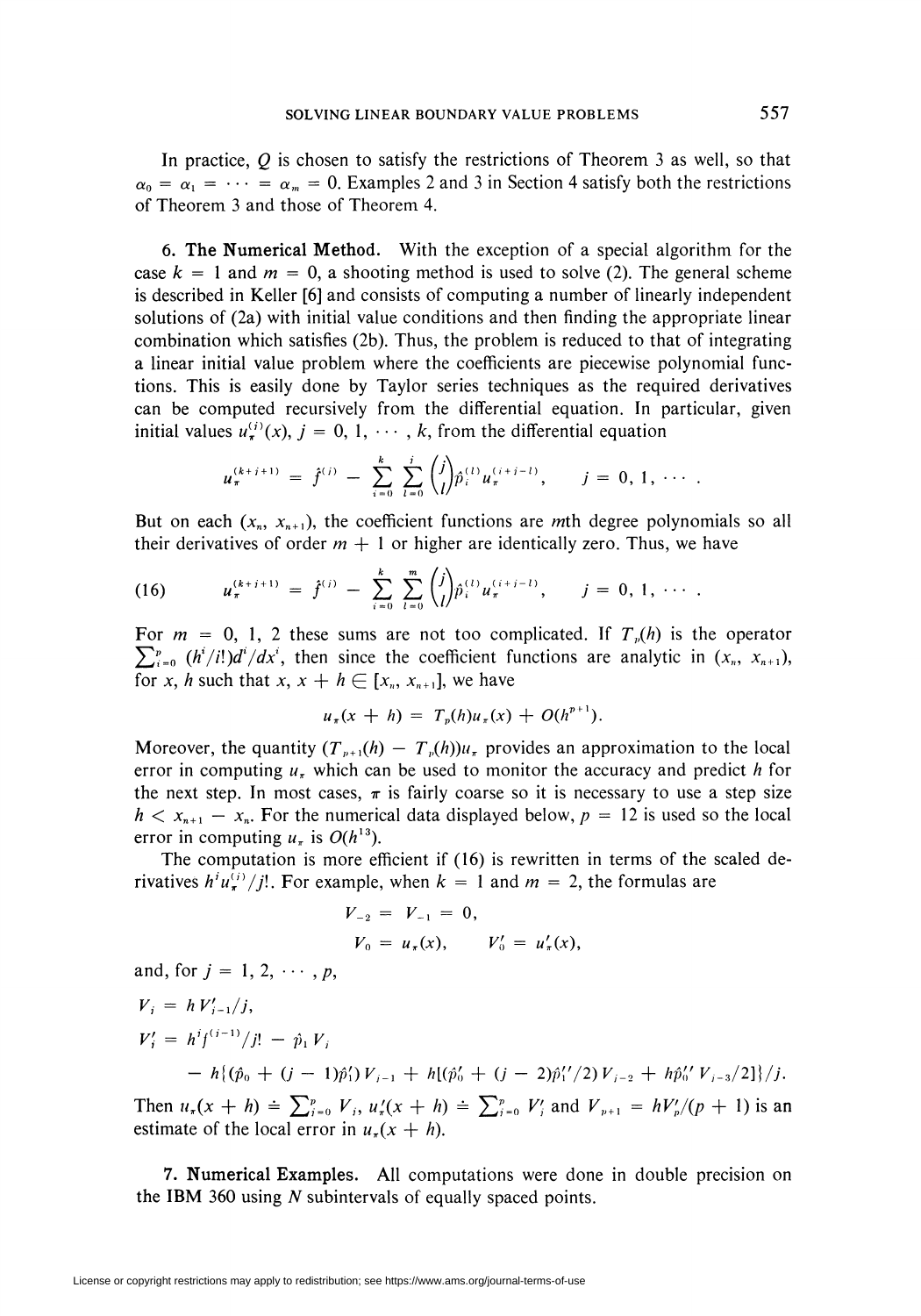The first problem is a 4th order equation  $(k = 3)$ , viz.,

$$
u^{(4)}(x) = (x4 + 14x3 + 49x2 + 32x - 12)ex \text{ in } (0, 1),
$$
  

$$
u(0) = u'(0) = u(1) = u'(1) = 0,
$$

which has the known solution  $u(x) = x^2(x - 1)^2 e^x$ . It is easily seen that if  $v(x)$  satisfies  $v^{(4)} = f, v(0) = v'(0) = v''(0) = 0, v'''(0) = 1$ , then

$$
u(x) = v(x) + (v'(1) - 3v(1))x^{2} + (2v(1) - v'(1))x^{3}.
$$

Moreover, if  $\hat{f}$  is a piecewise mth degree polynomial, then the solution of  $v^{(4)} = \hat{f}$ is a piecewise  $(m + 4)$ th degree polynomial which can be computed in closed form. Table 1 displays the error for various types of approximation schemes and different mesh sizes. The following notation is used for the types of approximations:

 $G_m$ : On each  $(x_n, x_{n+1})$ ,  $\hat{f}$  is the mth degree polynomial which interpolates f at Gauss-Legendre points.

 $H_m$  (Hermite): On each  $[x_n, x_{n+1}], \hat{f}^{(i)}$  interpolates  $f^{(i)}$ ,  $j = 0, 1, \dots, (m-1)/2$ , at  $x_n, x_{n+1}$ .

 $S_2$  (Spline): On each  $[x_n, x_{n+1}]$ ,  $\hat{f}$  interpolates f at  $x_n, x_{n+1}$  and  $\frac{1}{2}(x_n + x_{n+1})$ .

 $S_3$ :  $\hat{f}$  is the natural cubic interpolatory spline for f on  $\pi$ .

Theorem 3 predicts  $\|u^{(i)} - u^{(i)}\| = O(|\pi|^s)$  where  $s = \min(2m + 2, m + 5 - j)$ for  $G_m$ . The other schemes have errors at worst  $O(|\pi|^{m+1-j})$ , although there are some special cases which give slightly higher rates of convergence. The superiority of the methods based on interpolation at Gauss-Legendre points is evident and it is equally clear that demanding smoothness in  $\hat{f}$ , as in  $S_3$ , contributes little to smaller errors in  $u_{\tau}$ .

The remaining examples are second-order problems and, for low degree polynomial approximations, it is not necessary to use shooting as the approximate problem can be solved exactly. For example, when  $m = 0$ , the equation

$$
u''_{\pi} + p_n u'_{\pi} + q_n u_{\pi} = f_n, \qquad x \in (x_n, x_{n+1}),
$$

has the solution

|                 |                    | $  u - u_{\pi}  $ |               | u'<br>  u'    |               |
|-----------------|--------------------|-------------------|---------------|---------------|---------------|
| <b>Method</b>   | $\frac{1}{2}$<br>π | $\frac{1}{4}$     | $\frac{1}{8}$ | $\frac{1}{2}$ | $\frac{1}{4}$ |
| $G_{0}$         | $2.25E-2$          | 4.69E-3           | $1.08E-3$     | $8.44E-2$     | 1.75E-2       |
| $G_{1}$         | $1.48E-3$          | 2.51E-5           | $1.09E-6$     | 8.51E-3       | $3.03E-4$     |
| $G_{2}$         | 8.14E-5            | $1.24E-6$         | $1.94E-8$     | 4.83E-4       | $1.24E-5$     |
| $G_{3}$         | 1.74E-6            | 8.25E-9           | 3.50E-11      | 1.30E-5       | $1.24E-7$     |
| H <sub>1</sub>  | $3.62E-2$          | 8.50E-3           | 2.10E-3       | $1.25E-1$     | 2.78E-2       |
| $H_{3}$         | $6.85E-4$          | 4.09E-5           | 2.54E-6       | 2.38E-3       | 1.31E-4       |
| $S_{2}$         | 6.98E-4            | $3.41E-5$         | $1.96E-6$     | 2.80E-3       | $1.28E-4$     |
| $\mathcal{S}_3$ | 9.64E-3            | 1.38E-4           | 5.96E-6       | 4.10E-2       | $1.26E-3$     |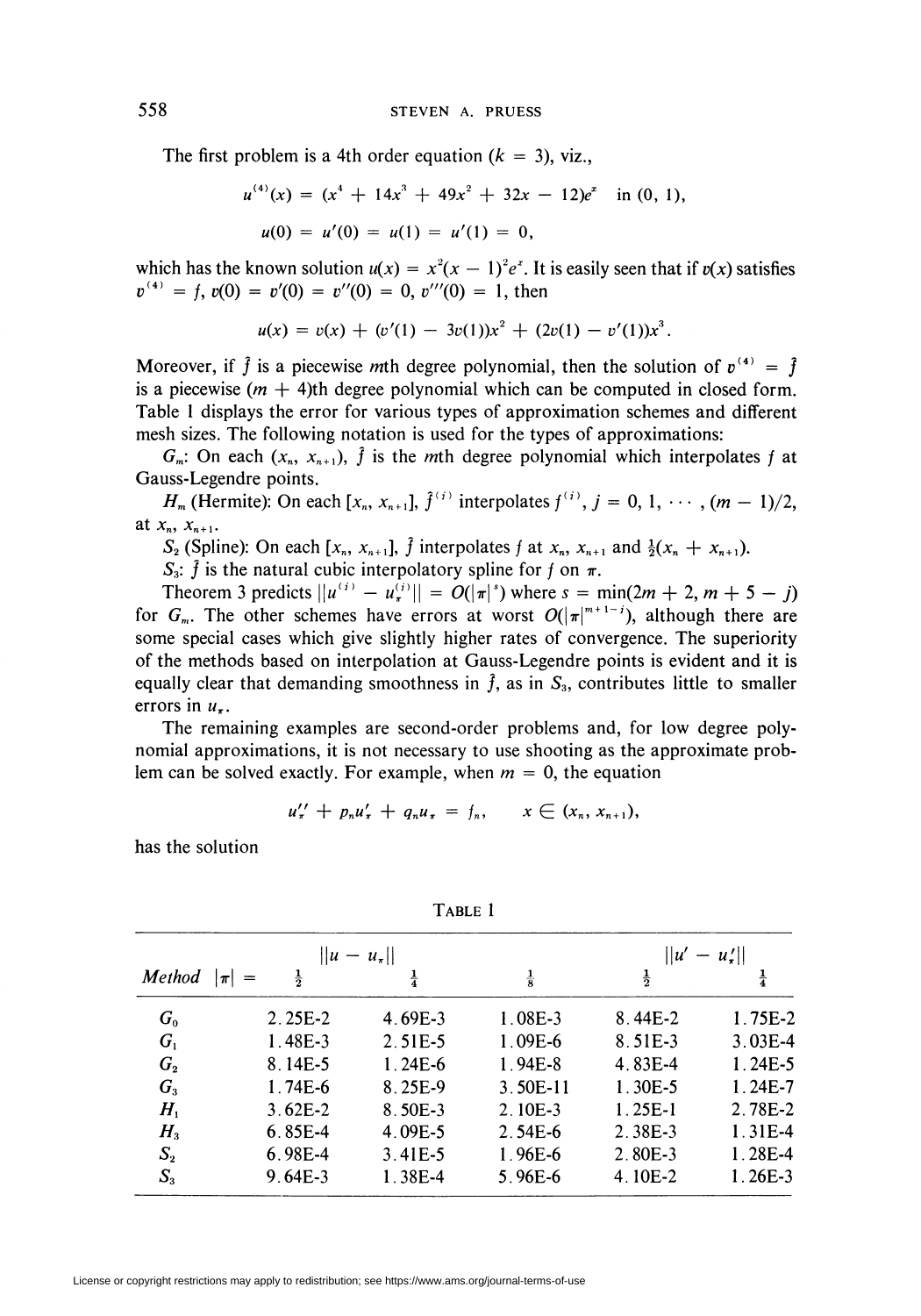(17) 
$$
u_{\pi}(x) = \exp[\alpha_n(x - x_n)] \{ A_n \cos \beta_n(x - x_n) + B_n \sin \beta_n(x - x_n) \} + f_n / q_n
$$

with  $\alpha_n = -p_n/2$ ,  $\beta_n = (q_n - \alpha_n^2)^{1/2}$ . If  $\beta_n$  is imaginary, it is a simple matter to switch to hyperbolic functions of a real argument; if  $q_n = 0$ , adjustments can be made which lead to similar results. The continuity of  $u<sub>\tau</sub>$  and  $u'_{\tau}$ , together with the boundary conditions, give rise to a linear system for  $u_r(x_n)$ ,  $u'_r(x_n)$ ,  $n = 1, 2, \cdots, N + 1$ ; moreover, the coefficient matrix has a simple band structure. For  $m = 1$ , when the  $u'$  term is not present, a similar procedure can be used with Airy functions, for  $m = 2$ parabolic cylinder functions appear in the solutions. Gordon [5] has described ways of evaluating Airy functions but these can be awkward to use, particularly because of scaling and conditioning problems. No method (other than Taylor series) is available for computing parabolic cylinder functions, thus, in this paper, the results for  $m > 0$  have been computed by the Taylor algorithm. For  $m = 0$ , the fact that  $u<sub>r</sub>$  has the form (17) can be used to carry out exact integrations in the shooting method. Since the exponential and trig functions can be evaluated fairly rapidly, this is the method used here.

The following problem is a difficult one for methods based on polynomial approximation of solutions, particularly for conventional shooting techniques.

$$
u'' + (3 \cot x + 2 \tan x)u' + .7u = 0, \qquad x \in (30^{\circ}, 60^{\circ}),
$$
  

$$
u(30^{\circ}) = 0, \qquad u(60^{\circ}) = 5.
$$

This problem arose in considering stress distributions in a spherical membrane having normal and tangential loads [9]. The solution has a sharp peak near  $x = 30.5$ , so good local polynomial approximation requires fairly small step sizes. However, the coefficient functions are quite smooth and, in fact, the results in Table 2 have been generated with  $N = 6$ , i.e.,  $|\pi| = 5$ . The "exact" answers are actually high accuracy results of other methods.

This data illustrates the power of this method for problems with smooth coefficients but ill-behaved solutions: The high order Taylor algorithm for piecewise polynomial functions is stable enough and accurate enough that  $u<sub>r</sub>$  can be computed well by shooting even though  $u$  cannot.

| I ADLE 4 |            |                       |            |            |  |  |  |
|----------|------------|-----------------------|------------|------------|--|--|--|
| x        | u(x)       | $u_{\pi}(x)$ by $G_0$ | $G_{1}$    | $G_{2}$    |  |  |  |
| 35       | 171.653    | 172.092               | 171.651    | 171.652    |  |  |  |
| 40       | 89.0707    | 89.2643               | 89.0694    | 89.0704    |  |  |  |
| 50       | 21.2680    | 21.2935               | 21.2676    | 21.2679    |  |  |  |
|          | u'(x)      | $u'_\tau(x)$ by $G_0$ | $G_{1}$    | $G_{2}$    |  |  |  |
| 30       | 1896.44    | 1795.69               | 1889.92    | 1896.22    |  |  |  |
| 35       | $-21.5363$ | $-20.5436$            | $-21.6044$ | $-21.5341$ |  |  |  |
| 40       | $-12.1522$ | $-11.7617$            | $-12.1821$ | $-12.1515$ |  |  |  |
| 50       | $-3.13100$ | $-3.11483$            | $-3.13746$ | $-3.13100$ |  |  |  |

Table 2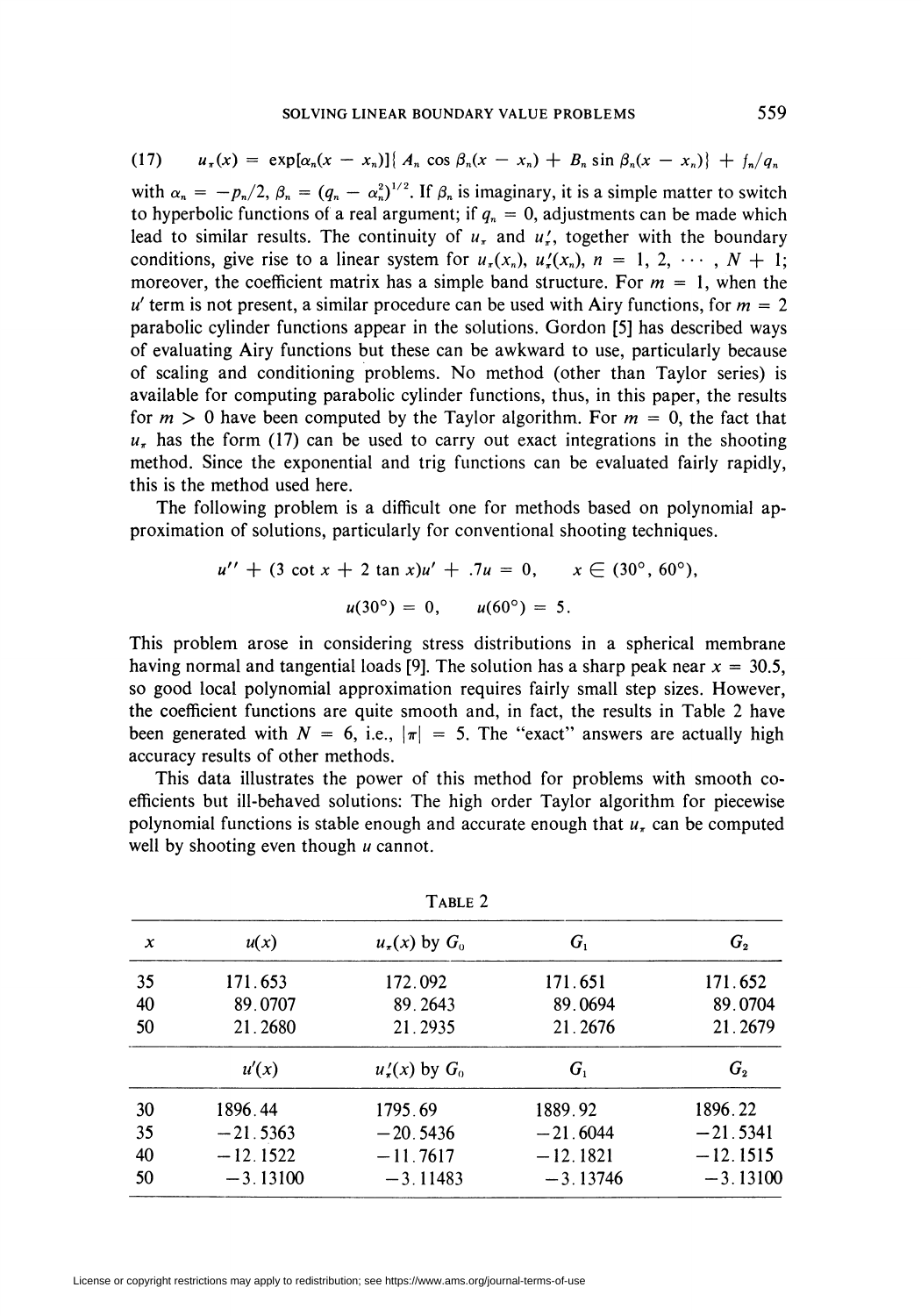| TABLE 3 |                          |                                         |           |                |  |  |  |  |
|---------|--------------------------|-----------------------------------------|-----------|----------------|--|--|--|--|
|         | $\frac{1}{2}$<br>$\pi$ = | $   (u - u_{\pi})/u  $<br>$\frac{1}{4}$ | 춯         | $\frac{1}{16}$ |  |  |  |  |
|         |                          |                                         |           |                |  |  |  |  |
| $G_{0}$ | $6.47E-3$                | 7.26E-4                                 | $1.60E-4$ | $3.80E-5$      |  |  |  |  |
| $G_{1}$ | $1.01E-3$                | 4.42E-5                                 | 2.59E-6   | 1.60E-7        |  |  |  |  |

The final example is difficult to solve by conventional difference schemes:

$$
u'' + \frac{4x}{1+x^2}u' + \frac{2}{1+x^2}u = 0 \text{ in } (0, \frac{1}{2}),
$$
  

$$
u'(0) = 0, \quad u(\frac{1}{2}) = 8000,
$$

which has the known solution  $u(x) = 10^4/(1 + x^2)$ . As in the previous example, the coefficients are more amenable to local polynomial approximation than is the solution. Table 3 contains results for methods based on interpolation at Gauss-Legendre points which yield uniform errors of  $O(|\pi|^{2m+2})$  for  $m = 0, 1$ .

Theorem 4 states that for many approximation schemes, including those based on interpolation at Gauss-Legendre points, Richardson's  $h^2$ -extrapolation can be used. The argument is sufficiently general to include initial value as well as boundary value problems so either local or global extrapolation can be used. The former is much more effective since the error can be monitored as the integration is carried out. For  $m = 0$ , the fact that  $u<sub>\pi</sub>$  has the form (17) means the integration can be done exactly and much more efficiently than by the Taylor algorithm. For the preceding example, the missing initial condition  $u(0)$  was computed by this approach and, in spite of the fact that  $u$  has very large derivatives, the extrapolation was very effective. With the extrapolation sequence  $\frac{1}{2}$ ,  $\frac{1}{4}$ ,  $\frac{1}{6}$ ,  $\frac{1}{8}$ ,  $\frac{1}{12}$ ,  $\cdots$ } to estimate  $u(0)$  with a relative error of  $5 \times 10^{-8}$  required 19 evaluations of the coefficient functions and a relative error of  $10^{-14}$  required only 55 function evaluations.

8. Conclusions and Generalizations. From the above examples, it can be seen that this method is particularly effective when the coefficients can be well-approximated locally by polynomials and the solutions cannot. In essence, this is due to the fact that the solutions are being approximated locally by transcendental functions which are far more able to reflect rapid growth or oscillatory behavior than are polynomials. Even if the coefficients do not lend themselves to accurate local polynomial approximation, the method presented here has one advantage over conventional methods in that one is dealing with known functions, viz., the coefficients. Thus, the degree of the polynomials and the mesh can be chosen to approximate the coefficients well without requiring a special knowledge about the solution.

The Taylor algorithm described above is also useful for problems where the original coefficients are polynomials. The method appears quite stable and the built-in error estimator for the high order method allows fairly large step sizes to be used in the integration.

All of the results in this paper pertain to problems in nonselfadjoint form. Analogous results can be derived by directly treating problems in selfadjoint form.